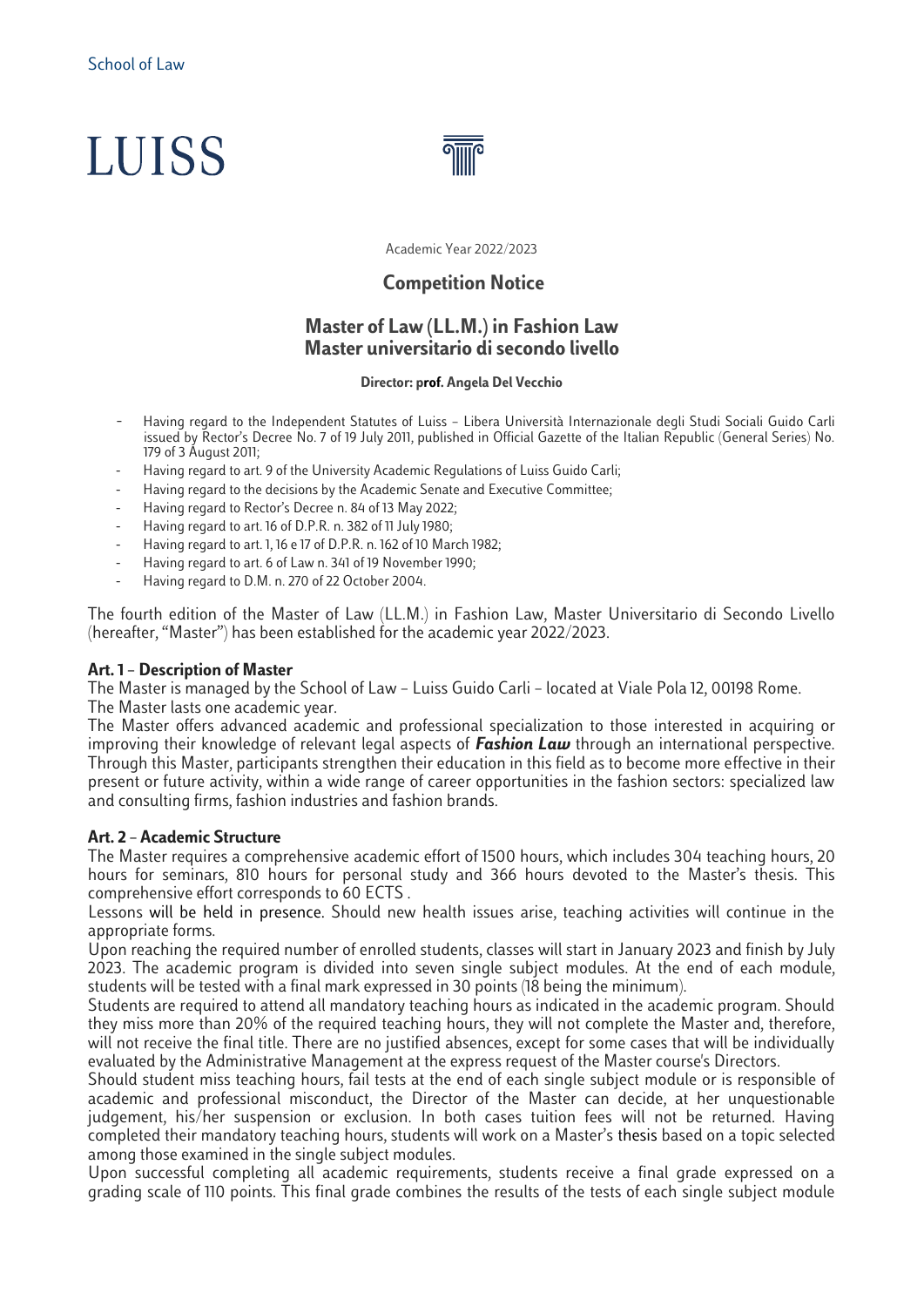and that of the Master's thesis. The Master's degree exam is passed with a minimum mark of sixty-six out of one hundred and ten (66/110).

## **Art. 3 – Stage**

The Career Services of Luiss Guido Carli creates opportunities of *stage* through formal agreements and regular interactions with private and public organisations. However, it does no guarantee a *stage* to all students of the Master. A *stage*, moreover, does not count towards the 60 ECTS.

Candidates for a *stage* are independently selected by hosting organisations. Should an organisation offer a *stage* to a student, it needs to sign a "Training and Professional Orientation Agreement" (Convenzione di formazione e Orientamento) with Luiss Guido Carli as required by the Italian legislation.

**Stage** is not an employment contract with the hosting organisation nor does it give rise to claims for future financial compensations or hiring. It can be carried out in one of the structures already affiliated with the University, or in another structure indicated by the student to be affiliated, subject to the authorisation of the Master's Director.

## **Art. 4 – Number of participants and Academic Calendar**

The number of participants of the Master is limited. The Master is activated with 15 enrolled students and can involve up to 50.

Classes are, except possible variations, held:

- Fridays afternoon
- Saturdays, morning.

## **Art. 5 – Admission Criteria**

In order to take part to the admission procedure, applicants are required to have a second cycle undergraduate degree or an equivalent degree by a foreign university (for details see Articles 7 and 8 of this Notice).

As mandated by Article 142 of Testo Unico 1592/33 and Luiss Academic Regulations, students cannot be enrolled simultaneously in other undergraduate, graduate or Ph.D. programs and Specialisation Schools at Luiss Guido Carli or any other university.

Students at the final year of their undergraduate degree can be admitted, with reserve, provided they complete their academic requirements within the extraordinary session (March/April 2023) of the academic year 2021/2022.

## **Art. 6 – Application Procedures**

Applications are submitted online through the Luiss official website, by the deadline indicated, under penalty of exclusion from the selection [cloudserverjsa.luiss.it/LGCScuole/?CDS=FASH](http://cloudserverjsa.luiss.it/LGCScuole/?CDS=FASH) .

Applicants need to attach the following documents:

1. Copy of an identity document (passport or National ID Card where applicable);

2. Photocopy of academic transcripts with details of exams, grades and academic credits; candidates with foreign degrees need to refer to Article 8 of this Notice;

3. Curriculum vitae et studiorum (CV);

4. Additional documents to be evaluated for the admission.

Upon uploading these documents, students receive an email confirming the safe submission of their application.

#### **Art. 7 – Selections and Admission**

Admission to the Master is dependent upon the positive evaluation of the curriculum vitae et studiorum (CV) and English language skills, as well as an interview. It is possible, in particular cases, to be interviewed over the phone or videoconference. Selections are undertaken by the Committee nominated by the Director of the Master.

Applicants will be invited for an interview via email sent to the address indicated in their application. Similarly, the result of their selection procedure (admission, exclusion or reserve) will also be communicated by email.

An enrolment form and full payment instructions is sent to all admitted students. The original enrolment form needs to be returned to the Secretariat of the Luiss School of Law. Still, it is possible to anticipate the enrolment form electronically via email.

## **Art. 8 – Admission of foreign students or students with a degree by a foreign University**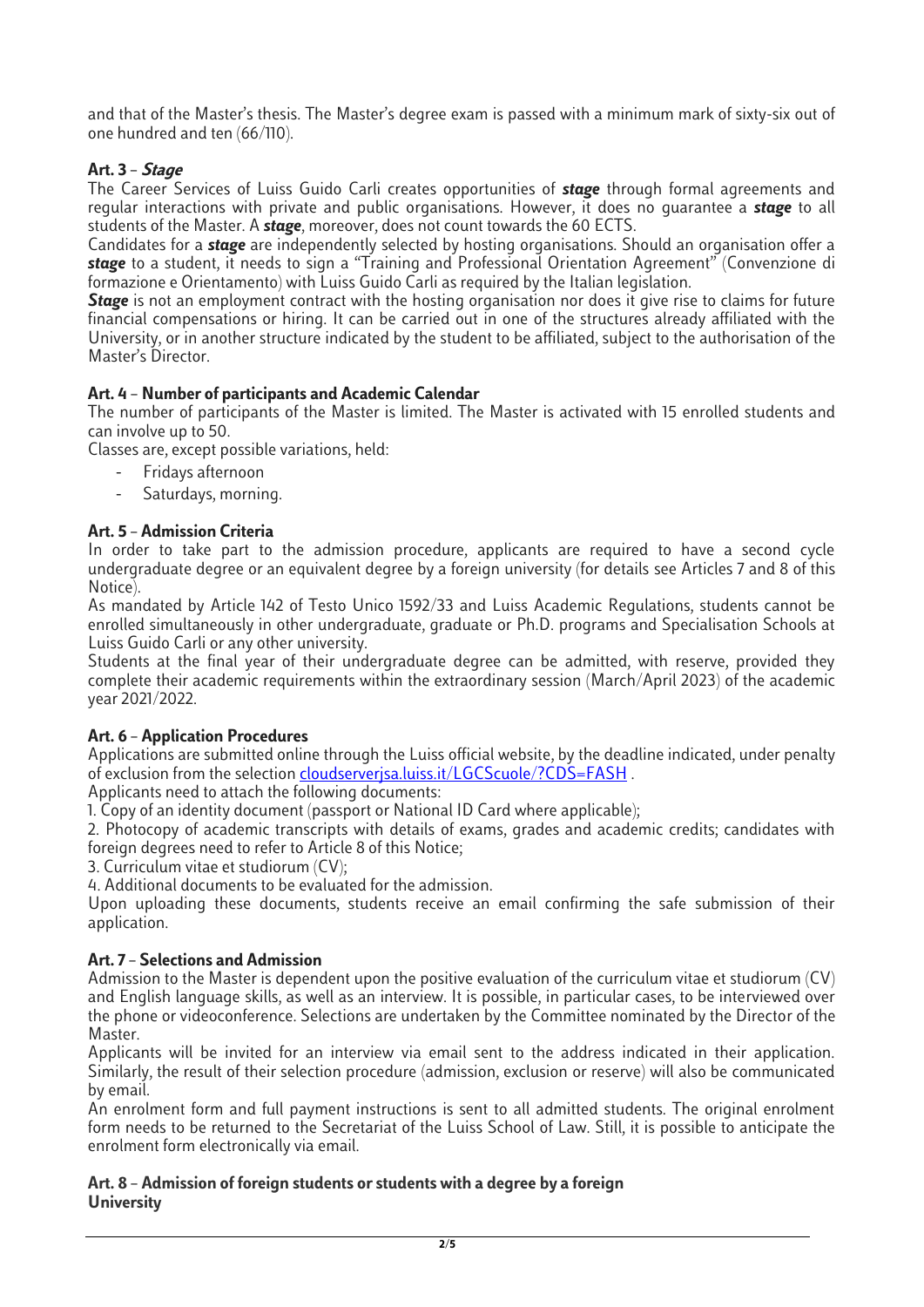Upon their admission, students with a foreign university degree need to contact the Italian Consulate or Embassy close to their residency in order to comply with the requirements set by the Italian Ministry of University and Research (Ministero dell'Università e Ricerca).

Academic titles of foreign universities need to be legally translated in Italian and accompanied by a Statement of Equivalent Value (Dichiarazione di Valore in loco) issued by the local Italian Consulate or Embassy. The Statement of Equivalent Value should show the full number of school years and certify the official accreditation of the foreign university issuing the academic degree presented with the application.

As an alternative to the Statement of Equivalent Value, students need to produce documentation to Luiss that is deemed necessary for evaluating the academic degree presented with the application. These documents may include, inter alia, certificates with exams and credits and, if adopted, diploma supplements.

Where needed, foreign students admitted to the Master need to contact their local Italian Consulate for their student visa.

## **Art. 8.1. – Admission of students who have not completed their undergraduate studies at the moment of the application.**

Those Italian candidates who have not completed their undergraduate studies at the moment of the application are admitted "with reserve". Full registration will only be granted when students at Italian universities present official certification of the completion of their academic requirements within the extraordinary session (March/April 2023) of the academic year 2021/2022.

Foreign graduating candidates, instead, must submit the documentation indicated in Article 7 of this Notice by the deadlines indicated by Luiss.

Failure to comply with this article will make it impossible for the candidate to obtain the final title of Master in the academic year of reference. He/she will still be responsible for the full payment of the tuition fee.

## **Art. 9 – Enrolment**

Tuition fee of the Master is set at EUR 8500.

Tuition fee of the Master is set at EUR 7500 for students enrolling before 1st July 2022.

Students are required to pay the tuition fee according to the full instructions received at the time of their admission. Payments can be made by accessing a dedicated page of the Luiss website (Web Self Service) [Web Self Service | Luiss.](https://www.luiss.it/servizi-agli-studenti/web-self-service)

Credentials for accessing this service will be provided to the student by email.

**Enrolment in the Master is completed after the receipt of the original enrolment form duly signed and the payment of the tuition fee. It is possible to anticipate the enrolment form via email to the School of Law – Luiss Guido Carli.**

The tuition fee is non-refundable unless the Master is not activated due to the lack of enrolled students. Students can also decide to withdraw from the course prior to the start of the Master, as indicated in art. 10. In both cases, Luiss's Administration will will reimburse all funds paid until that moment.

Luiss Guido Carli will issue an invoice in the name of the participants for each payment of the tuition fee.

## **Art. 10 – Withdrawal**

Admitted students can withdraw from the Master only before the official start of the academic program set by the Director of the Master and communicated by Luiss as to offer the place to a candidate in the reserve list.

Withdrawals need to be communicated in writing to the Director of the Master and the Secretariat of the School of Law Luiss Guido Carli.

Any request for withdrawal after the start date of the academic program does not exonerate from the payment of the entire amount of the tuition fee.

## **Art. 11 – Financial Aid**

In order to facilitate their attendance of the Master, students can apply to loans (Prestiti d' Onore) offered by various financial institutions that have stipulated agreements with Luiss Guido Carli. For more information visit the Luiss's University website.

## **Art. 12 – Awarding of the title**

The awarding of the degree is subject to passing exams of each single subject module, the positive evaluation of the master's thesis, as well as the attendance of at least 80% of teaching hours. Finally,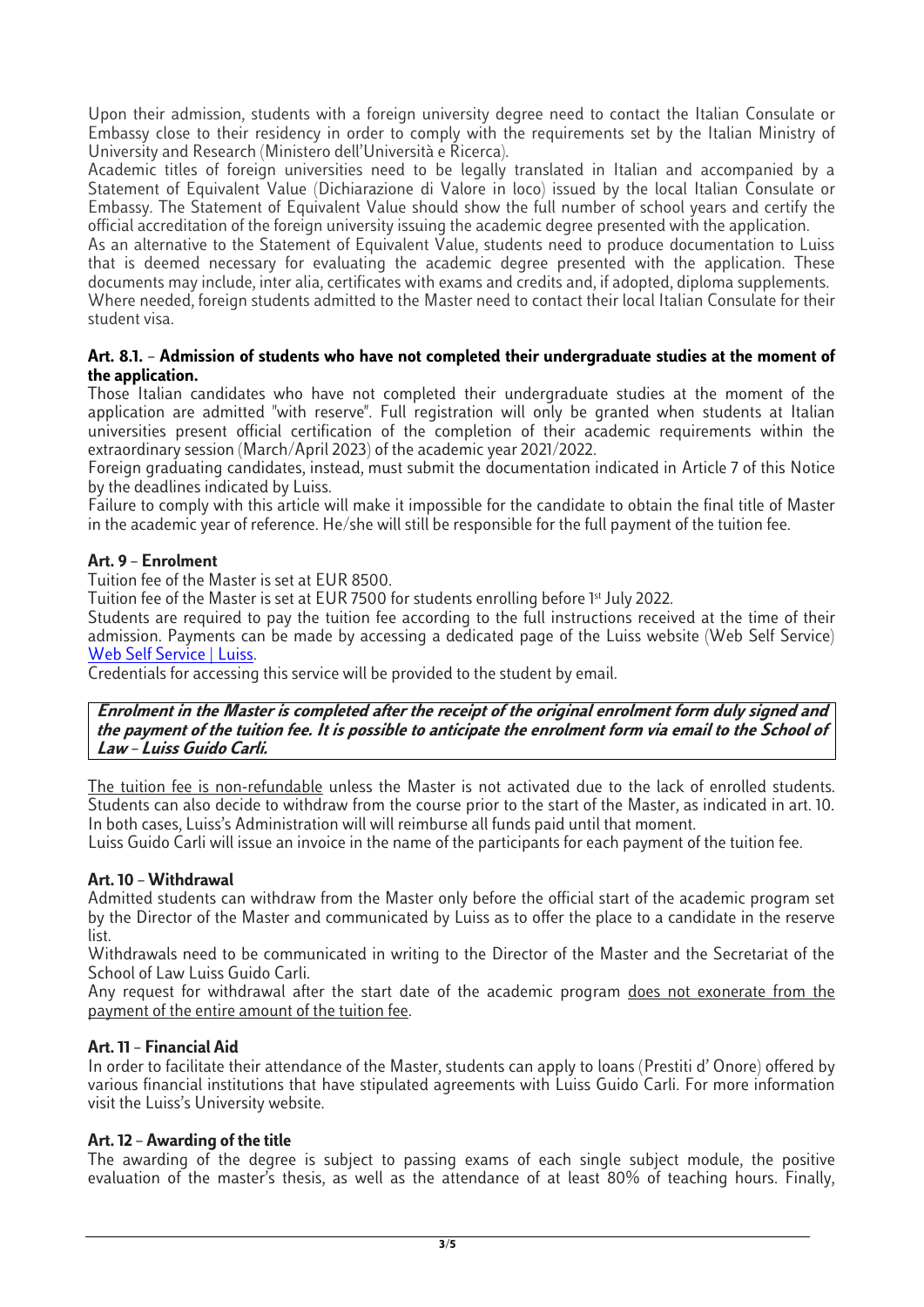students should also have completed the payment of the tuition fee and return all the necessary documentation required to complete the registration for the Master.

## **Art. 13 – Protection of Personal Data**

Luiss - Libera Università Internazionale degli Studi Sociali Guido Carli, as Controller, collects and processes data subjects' information in full compliance with the general principles and rules laid down by the Italian law governing the protection of personal data (Legislative Decree No. 196/03 and Regulation (EU) No. 2016/679).

The processing is required to correctly manage the procedures inherent in the call for applications in relation to the master in Fashion Law as well as associated and ensuing obligations: the characteristics of the processing are communicated through a privacy notice given to the data subjects, who are also requested to consent to the processing of their data should it prove necessary in relation to the aims pursued by the Controller.

Data subjects may at all times exercise their statutory rights (concerning, for example, access to data, rectification of data, erasure of data, restrictions on processing of data and portability of data) by contacting the Controller Luiss Guido Carli at Viale Pola 12, 00198 Rome, Italy, e-mail privacy@luiss.it .

## **Art. 14 – Students' obligations**

Master's students are required to meet all the commitments undertaken at the moment of being admitted to the Master.

They are also required to:

- Observe respectful behaviours during all teaching activities and exams
- Respect the personal integrity, the dignity of others and the integrity and the decorum of the places where teaching and university life in general takes place.

The violation of the aforementioned obligations may involve disciplinary actions without the prejudice to any further legal action.

Students are also expected to comply with the requirements associated to the monitoring of attendance of all teaching hours and to be on time.

## **Art. 15 – Authentic Text**

Done in Italian and translated in English. The Italian text is authoritative.

For more information: http://lsl.luiss.it/ Luiss School of Law Viale Pola, 12 – 00198 ROMA Tel. 06/85 225 459 - Fax 06 85 225 478 lsl@luiss.it